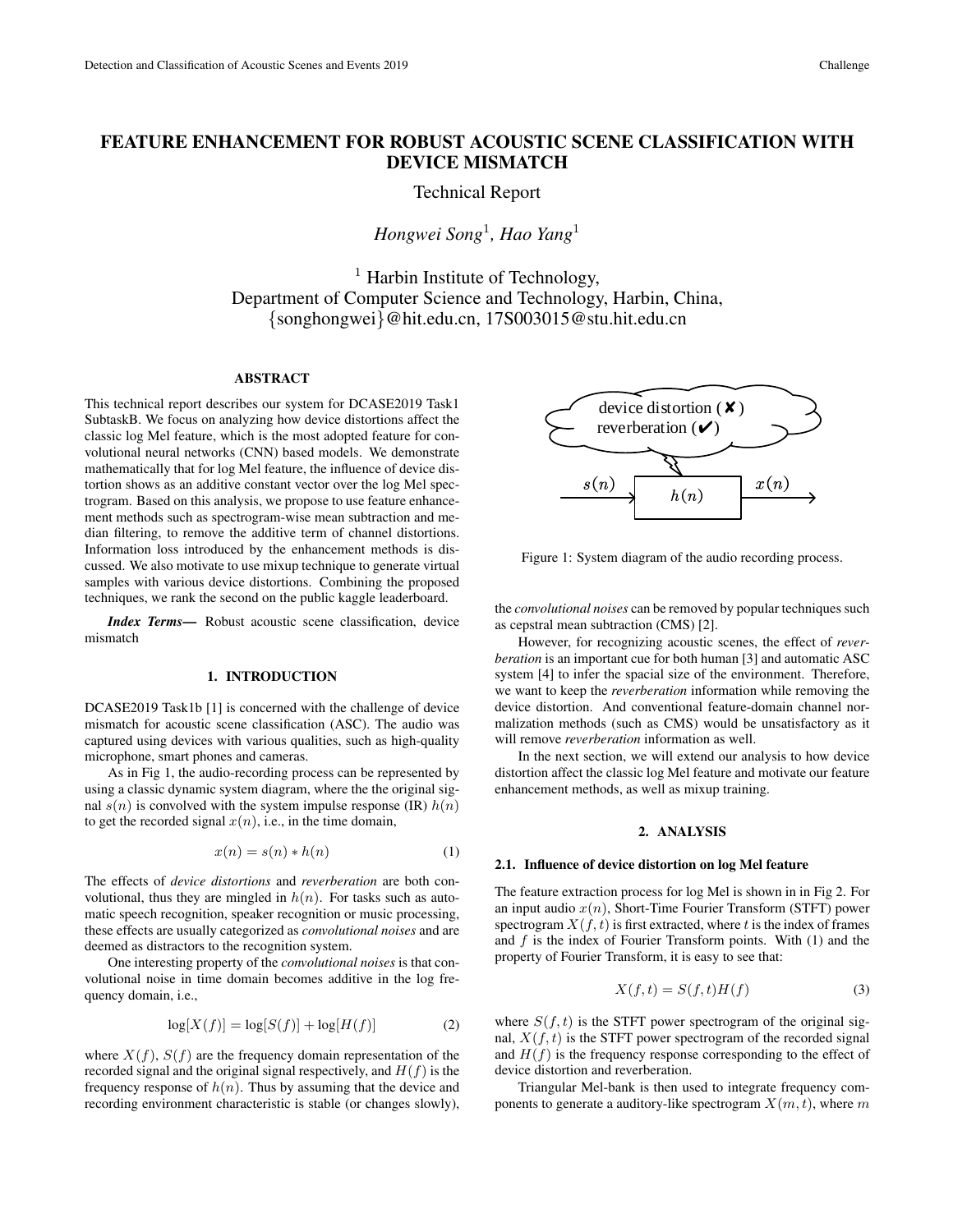is the index for Mel energies. According to the analysis of [5], the following equation holds,

$$
log[X(m, t)] = log[S(m, t)] + log[H(m)] \tag{4}
$$

only if frequency response  $h(f)$  does not change within each frequency band of the Mel-bank. This implies that to make device distortion and reverberation effect additive in log Mel domain, it's better to use large number of Mel-bank.

$$
\xrightarrow{x(n)} \underbrace{\left|\text{STFT}\right|^2} \xrightarrow{X(f,t)} \underbrace{\left|\text{N}} \xrightarrow{N} \text{Mel-banks} \xrightarrow{X(m,t)} \underbrace{\log(x(m,t))}_{\text{log}(x(m,t))}
$$

Figure 2: Flow chart of the log Mel feature.

In summary, with large number of Mel-banks, the influence of the *device distortion* shows as an additive constant vector  $log[H(m)]$  over the log Mel feature of the original signal  $(\log[S(m, t)])$ . And it needs to keep in mind that, the reverberation effect is also mingled in the term  $log[H(m)]$ .

#### 3. METHODS

#### 3.1. Spectrogram-wise mean subtraction

To remove the influence of the additive device distortion term, we propose to use spectrogram-wise mean subtraction in the log Mel domain. The mean subtraction technique can be described as:

$$
log[X(m,t)] - \mathbf{E}_t[log[X(m,t)]] \tag{5}
$$

where  $\mathbf{E}_{t}[\cdot]$  stands for expectation operation over frame t. Substitute (4) into (5), this reduces to:

$$
log[S(m, t)] - \mathbf{E}_t[log[S(m, t)]] \tag{6}
$$

The additive device distortion term  $log[H(m)]$  is removed. Notably, the mean subtraction operation is applied independently for each spectrogram, which is different from the standarization process.

However, the side effect is that the mean of log Mel the original signal  $\mathbf{E}_{t}[log[S(m, t)]]$  is also removed, which loses information. Besides, the reverberation information is also lost.

#### 3.2. Median Filtering

Median filtering has been found to be quite effective in feature pre-processing for ASC [6] [7]. Typically, the median-filtered log Mel spectrogram is subtracted from the original one, thus the background drift is removed emphasizing the sharp spectral changes. The filter size is set to  $(7, 21)$  by preliminary experiments, which spans 7 Mel bins and 21 frames.

For our task, median filtering is applied because it helps to alleviate the additive device distortion, especially when the  $log[H(m)]$ changes slowly over the frequency (i.e. m) axis.

#### 3.3. Mixup training

*Mixup* [8] is a simple data-augmentation method which constructs virtual data-label pair  $(\tilde{x}, \tilde{y})$  using convex combination of two random data-label pairs  $(x_i, y_i)$  and  $(x_j, y_j)$ :

$$
\tilde{x} = \lambda x_i + (1 - \lambda)x_j
$$
  
\n
$$
\tilde{y} = \lambda y_i + (1 - \lambda)y_j
$$
\n(7)

where  $\lambda \in [0, 1]$  is the interpolation coefficient, which is generated randomly from the symmetric Beta distribution:

$$
\lambda \sim \text{Beta}(\alpha, \alpha), where \alpha \in (0, 1]
$$
 (8)

For our system, hyper parameter  $\alpha$  is set to 0.3, which is determined by preliminary experiments.

Originally, *mixup* was motivated from the principle of Vicinical Risk Minimization (VRM) [8]. Recently, it has also been successfully applied to ASC to reduce generalization error [9]. However, here we motivate using *mixup* from a different perspective. That is, by mixing up audio recorded from different devices in the log Mel domain, the additive device distortion term  $(log|H(m)|)$  is also mixed. As a result, the neural net sees samples with various device distortions, therefore the net should be robust with device distortion.

#### 3.4. CNN Model

For the CNN model, we adopt the same model as in [10], which achieve the state-of-the-art performance for ASC without model fusion. The modified Xception model with multi-scale (MS) property is utilized, which we will refer to as MSXception model. Parameters pre-trained from ImageNet dataset [11] is loaded as the initialization for the model. The models are implemented using Pytorch [12]. For fully reproducing the reported results, we have made our code and all the related experiments publicly available at https://github.com/hackerekcah/dcase19\_task1\_hitsplab.git

# 4. EXPERIMENTS

#### 4.1. Datasets

Development set of the DCASE2019 Task1 Subtask B [1] is utilized for experiments. No external data is used except that the model is initialized with parameters [11] trained on ImageNet dataset, which boosts performance by a large margin. The default official partition of training and testing fold is adopted. The model trained on training fold is used to evaluate on leaderboard dataset, as well as the challenge evaluation set. Number of segments for each device in the development set is listed in Table 1.

Table 1: Number of audio segments for each device.

|               | <b>device</b> device A device B device C |            |            |
|---------------|------------------------------------------|------------|------------|
| train<br>test | 9185<br>4185                             | 540<br>540 | 540<br>540 |
|               |                                          |            |            |

#### 4.2. Features and global normalization

For input features, the log Mel spectrogram is firstly extracted using librosa library [13] from each audio wave, with a frame length of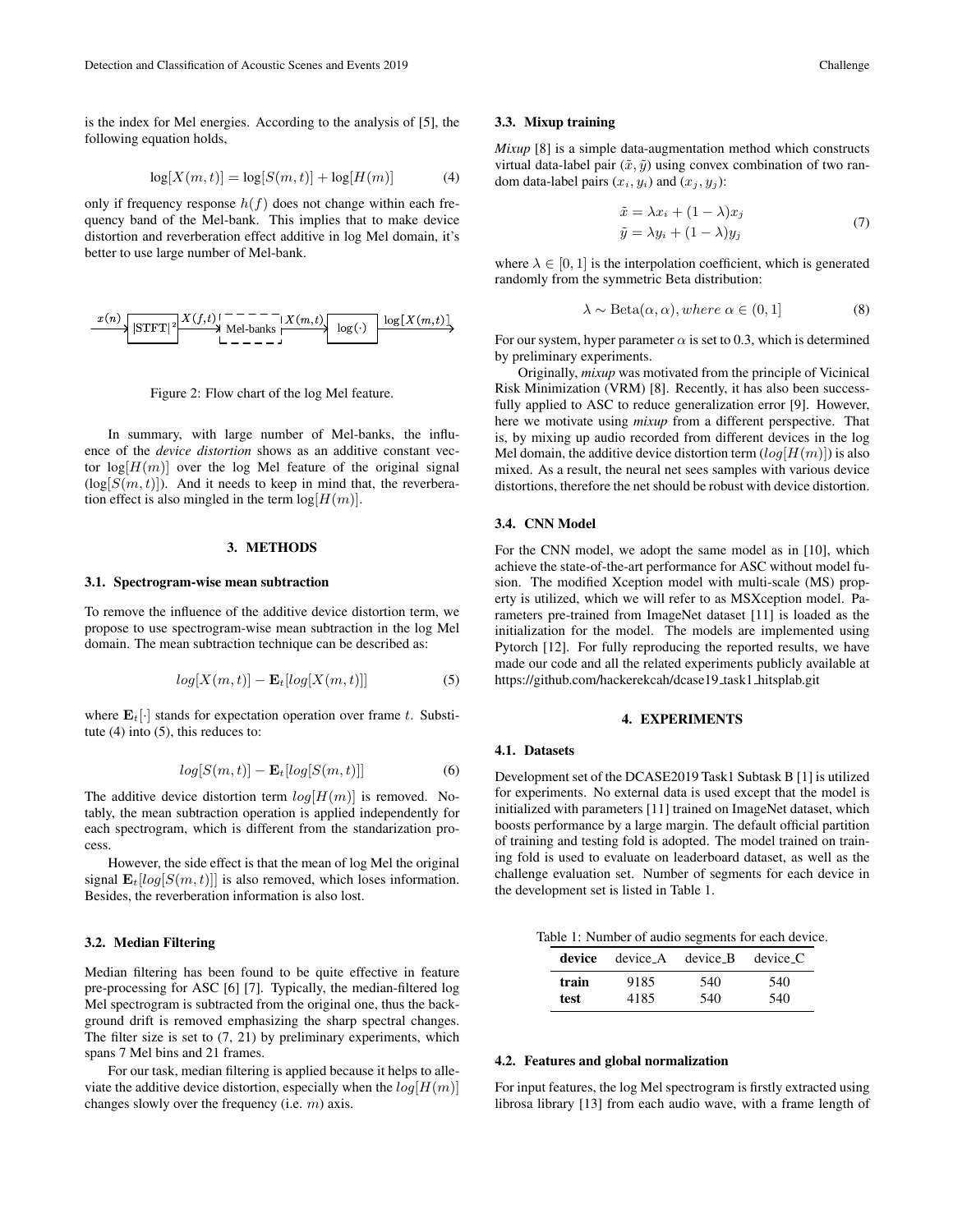| <b>System ID</b> | pre-train | global_norm  | mean_sub | medfilter | $mixup(\alpha)$ | $A(\%) \uparrow$ | $B(\%)\uparrow$ | $C(\%) \uparrow$ | $B\&C(\%)\uparrow$ | $device\_gap(\%) \downarrow$ |
|------------------|-----------|--------------|----------|-----------|-----------------|------------------|-----------------|------------------|--------------------|------------------------------|
| Baseline [1]     |           |              |          |           |                 | 61.9             | 39.6            | 43.1             | 41.4               | 20.5                         |
| $\bigcirc$       | false     | <b>GMSVN</b> | $\times$ | $\times$  | X               | 69.2             | 45.7            | 53.5             | 49.6               | 19.6                         |
| $\bigcirc$       | true      | <b>GMSVN</b> | $\times$ | $\times$  | $\times$        | 76.4             | 55.2            | 62.2             | 58.7               | 17.7                         |
| $\bigcirc$       | true      | <b>GMS</b>   | √        | $\times$  | X               | 67.7             | 65.2            | 61.1             | 63.1               | 4.6                          |
| $\bigcirc$       | true      | <b>GMS</b>   | $\times$ | √         | $\times$        | 71.8             | 58.1            | 59.3             | 58.7               | 13.1                         |
| $\bigcirc$       | true      | <b>GMSVN</b> | $\times$ | $\times$  | 0.3             | 77.8             | 60.6            | 65.9             | 63.2               | 14.6                         |
| $\circledA$      | true      | <b>GMS</b>   |          | X         | 0.3             | 71.4             | 69.3            | 66.9             | 68.1               | 3.3                          |
| $\circled{4}$    | true      | <b>GMS</b>   | $\times$ |           | 0.3             | 73.4             | 60.6            | 63.3             | 61.9               | 11.5                         |
| A5) (A6) (A7)    |           |              |          |           |                 | 79.9             | 69.6            | 71.7             | 70.6               | 9.3                          |

Table 2: Systems trained using validation *Metric A*.

Table 3: Systems trained using validation *Metric B*.

| <b>System ID</b>     | pre-train | global_norm  | mean_sub | medfilter | $mixup(\alpha)$ | $A(\%) \uparrow$ | $B(\%)\uparrow$ | $C(\%) \uparrow$ | $B\&C(\%)\uparrow$ | $device\_gap(\%) \downarrow$ |
|----------------------|-----------|--------------|----------|-----------|-----------------|------------------|-----------------|------------------|--------------------|------------------------------|
| $\circledR$          | false     | <b>GMSVN</b> | $\times$ | $\times$  | $\times$        | 68.8             | 48.0            | 54.4             | 51.2               | 17.6                         |
| $\circledR$          | true      | <b>GMSVN</b> | $\times$ | $\times$  | $\times$        | 76.0             | 56.5            | 60.2             | 58.3               | 17.7                         |
| $\circledR$          | true      | <b>GMS</b>   | √        | $\times$  | $\times$        | 67.8             | 63.9            | 61.5             | 62.7               | 5.1                          |
| $\circledR$          | true      | <b>GMS</b>   | $\times$ | √         | $\times$        | 71.6             | 59.6            | 61.7             | 60.6               | 11.0                         |
| $\circledR$          | true      | <b>GMSVN</b> | $\times$ | $\times$  | 0.3             | 76.7             | 64.3            | 67.0             | 65.6               | 11.1                         |
| $\circledB$          | true      | <b>GMS</b>   |          | $\times$  | 0.3             | 69.6             | 67.2            | 67.6             | 67.4               | 2.2                          |
| $\circledR$          | true      | <b>GMS</b>   | $\times$ |           | 0.3             | 74.0             | 60.2            | 65.6             | 62.9               | 11.1                         |
| $(B5)$ $(B6)$ $(B7)$ | -         | —            |          |           |                 | 79.4             | 69.1            | 71.9             | 70.5               | 8.9                          |

4096, hop size of 1024, and 128 Mel-band energies. Therefore, a feature map of shape (128, 430) is generated for each audio sample.

For global normalization, mean  $\mu$  and standard variance  $\sigma$  of the log Mel energies over all frames and the whole training (or development) set are calculated and used to normalize both training (or development) and validation (or evaluation) set. Two types of global normalization methods are adopted. For the Global Mean Subtraction and Variance Normalization (GMSVN) method,  $\mu$  is subtracted from each feature map and divide by  $\sigma$ . While for Global Mean Subtraction (GMS),  $\mu$  is subtracted from each feature map. GMS mehthod is used whenever we apply the *spectrogram-wise mean subtraction* and *median filtering* preprocessing methods.

Since the original Xception model accepts tree channel (RGB) image, the log Mel feature (normalized and processed by the proposed methods) is repeated three times in the channel axis, resulting in a feature map of shape (3, 128, 430).

#### 4.3. Training protocals

Models are trained using an Adam [14] optimizer with a batch size of 32 and an initial learning rate of 0.001. The accuracy on testing fold is used as validation metric for training scheduling. We decay the learning rate with a factor of 0.5 when the accuracy on testing fold does not improve for 3 consecutive epochs. We train the models for 80 epochs and the model with the highest testing accuracy is saved.

Two types of validation metric on testing fold are utilized to monitor the model during training. For *Metric A*: accuracy over the whole testing fold is monitored (i.e., ignoring the device attribute). For *Metric B*: mean of the accuracy on data from device A and the accuracy on data from device B&C is monitored. Due to the fact that the amount of data from device A is far more than device B&C on the testing fold, *Metric B* tends to select model that biases the accuracy on device B&C.

# 4.4. Experimental results and discussions

Systems trained using validation *Metric A* are listed in Table 2 and systems trained using validation *Metric B* are listed in Table 3. Each system (row) is described in terms of pre-training condition, global normalization methods used, the inclusion  $(\checkmark)$  and exclusion  $(\checkmark)$ of feature enhancement methods and *mixup*. Device-wise accuracy on testing fold is reported. In particularly, for better demonstrating the performance gap between devices, a new metric (*device gap*) is defined as the accuracy difference between device A and device B&C.

#### *4.4.1. Ablation study for pre-training*

By comparing system pair  $(\mathcal{A})$ ,  $(\mathcal{A})$  and  $(\mathcal{A})$ ,  $(\mathcal{B})$ , it can be seen that pre-training using ImageNet dataset brings significant boost of performance.

#### *4.4.2. Ablation study for mean subtraction*

By comparing system pair  $(\mathcal{A}^3, \mathcal{A}^3)$  and  $(\mathcal{A}^3, \mathcal{A}^3)$ , as well as  $(\mathcal{B}^3, \mathcal{A}^3)$ B3 ) and (B5 , B6 ), it can be seen that *mean sub* significantly boosts accuracy on device B&C. According to our previous analysis, this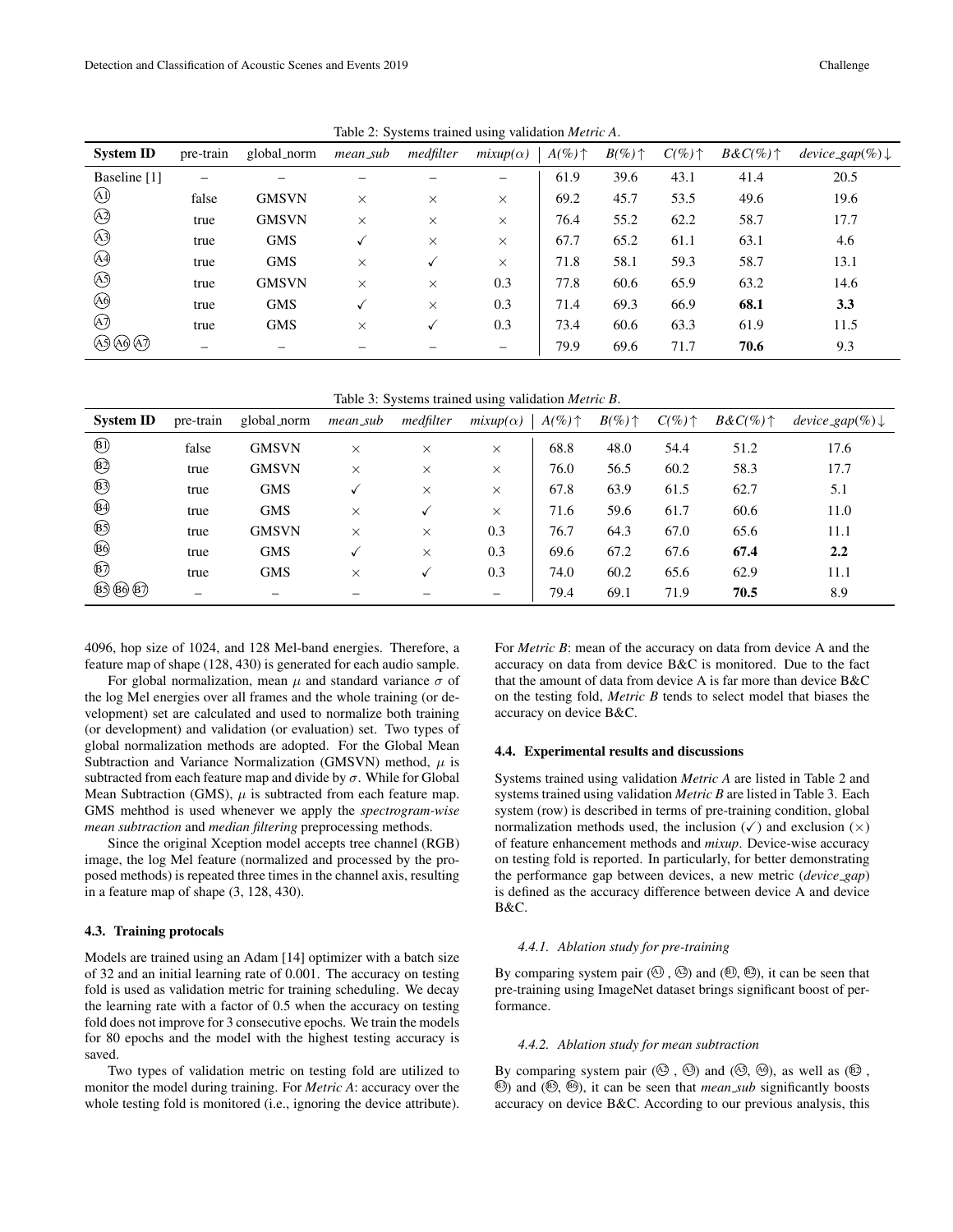| Table 4: List of submissions. |                                                       |     |      |      |  |  |  |  |
|-------------------------------|-------------------------------------------------------|-----|------|------|--|--|--|--|
| <b>Submission Label</b>       | System ID Fusion $LB(\%)$                             |     |      | Rank |  |  |  |  |
| Song_HIT_task1b_1             | $\circledR$                                           | Nο  |      |      |  |  |  |  |
| Song_HIT_task1b_2             | $\overline{(A5)}$ $\overline{(A6)}$ $\overline{(A7)}$ | Yes | 76.5 | 2/28 |  |  |  |  |
| Song_HIT_task1b_3             | $(B)$ $(B)$ $(B)$                                     | Yes |      |      |  |  |  |  |

is explainable since the additive device distortion terms is removed. This eliminates input distribution mismatch, so that model trained on data from device A will perform equally well on data from device B&C after the *mean sub* pre-processing. Meanwhile, a performance degradation on device A is observed, which according to our analysis, is owing to the loss of *reverberation* information, which is an important cue for discriminating acoustic scenes.

#### *4.4.3. Ablation study for median filtering*

By comparing system pair  $(\mathcal{Q}, \mathcal{Q})$  and  $(\mathcal{Q}, \mathcal{Q})$ , as well as  $(\mathcal{Q}, \mathcal{Q})$ and  $(\mathfrak{B}, \mathfrak{B})$ , the device performance gap is diminished moderately, however the performance on device A is greatly degradated, which according to our analysis, is owing to the dramatic information loss caused by median filtering. This technique should be used only in the fusion system.

#### *4.4.4. Ablation study for mixup*

By comparing system pairs  $(\mathcal{A}, \mathcal{A}), (\mathcal{A}, \mathcal{A}), (\mathcal{A}, \mathcal{A}),$  as well as  $(\mathcal{A}, \mathcal{A})$  $\mathbb{B}$ ),  $(\mathbb{B}, \mathbb{B})$ ,  $(\mathbb{H}, \mathbb{B})$ , it can be seen *mixup* not only boosts performance on all devices, it also diminish performance gap between devices, which accords with our previous analysis.

# *4.4.5. System fusion*

A simple fusion of three systems trained on various feature enhancement methods is investigated. Probability aggregation over three systems is utilized as fusion strategy. It is clear that the fusion system improves performance on all devices.

#### 5. SUBMISSIONS

Three systems are submitted to the challenge website for final evaluation, including one single-model system and two fusion-based systems. Table 4 lists the *Submission Label*s with their corresponding *System IDs*, which can be used for quick referencing system configurations in Table 2 and Table 3.

For single-model system, system  $\circledS$  is adopted, it provide excellent performance on data from device A and reasonable performance on device B&C. We won't argue this would be the best for our proposed single system, since the final evaluation may be tested on device B&C.

With fusion system Song\_HIT\_task1b\_2, our team (HIT SPLAB) achieves an accuracy of 76.5% on public leadearboad for DCASE2019 Task1B, which rank the second among twenty eight teams.

Fusion system Song\_HIT\_task1b\_3 uses the same data and model as Song\_HIT\_task1b\_2, but is trained by monitoring the validation *Metric B*. Since the final evaluation metric will be based on accuracy on device B&C, we expect this system may outperform Song\_HIT\_task1b\_2 in this case.

In this paper, we showed that for log Mel feature, the influence of device distortion shows as an additive constant vector over the log Mel spectrogram. We demonstrate that mean subtraction can eliminate device distortion, but it also brings information loss. Median filtering is also effective for diminishing performance gap between devices, but it cause drastic information loss and should only be used in fusion systems. Most importantly, mixup not only boosts performance on all devices, but also helps to diminish device mismatch problem. The analysis and the proposed methods are mainly based on the classic log Mel feature, which can be easily integrated with powerful CNN models. For future research, model-based domain adaptation methods may be combined with our enhanced feature to boost performance.

# 7. REFERENCES

- [1] A. Mesaros, T. Heittola, and T. Virtanen, "A multi-device dataset for urban acoustic scene classification," in *Proc. DCASE2018 Workshop*, November 2018, pp. 9–13.
- [2] A. E. Rosenberg, C.-H. Lee, and F. K. Soong, "Cepstral channel normalization techniques for hmm-based speaker verification," in *Third International Conference on Spoken Language Processing*, 1994.
- [3] J. Traer and J. H. McDermott, "Statistics of natural reverberation enable perceptual separation of sound and space," *Proceedings of the National Academy of Sciences*, vol. 113, no. 48, pp. E7856–E7865, 2016.
- [4] M. Marković and J. Geiger, "Reverberation-based feature extraction for acoustic scene classification," in *2017 IEEE International Conference on Acoustics, Speech and Signal Processing (ICASSP)*. IEEE, 2017, pp. 781–785.
- [5] C. Avendano and H. Hermansky, "On the effects of short-term spectrum smoothing in channel normalization," *IEEE transactions on speech and audio processing*, vol. 5, no. 4, pp. 372– 374, 1997.
- [6] Y. Han, J. Park, and K. Lee, "Convolutional neural networks with binaural representations and background subtraction for acoustic scene classification," *the Detection and Classification of Acoustic Scenes and Events (DCASE)*, pp. 1–5, 2017.
- [7] Y. Wu and T. Lee, "Enhancing sound texture in cnnbased acoustic scene classification," *arXiv preprint arXiv:1901.01502*, 2019.
- [8] H. Zhang, M. Cisse, Y. N. Dauphin, and D. Lopez-Paz, "mixup: Beyond empirical risk minimization," *arXiv preprint arXiv:1710.09412*, 2017.
- [9] K. Xu, D. Feng, H. Mi, B. Zhu, D. Wang, L. Zhang, H. Cai, and S. Liu, "Mixup-based acoustic scene classification using multi-channel convolutional neural network," in *Pacific Rim Conference on Multimedia*. Springer, 2018, pp. 14–23.
- [10] Y. Liping, C. Xinxing, and T. Lianjie, "Acoustic scene classification using multi-scale features," in *Proc. DCASE2018 Workshop*, November 2018, pp. 29–33.
- [11] F. Chollet, "Xception: Deep learning with depthwise separable convolutions," in *Proceedings of the IEEE conference on computer vision and pattern recognition*, 2017, pp. 1251– 1258.